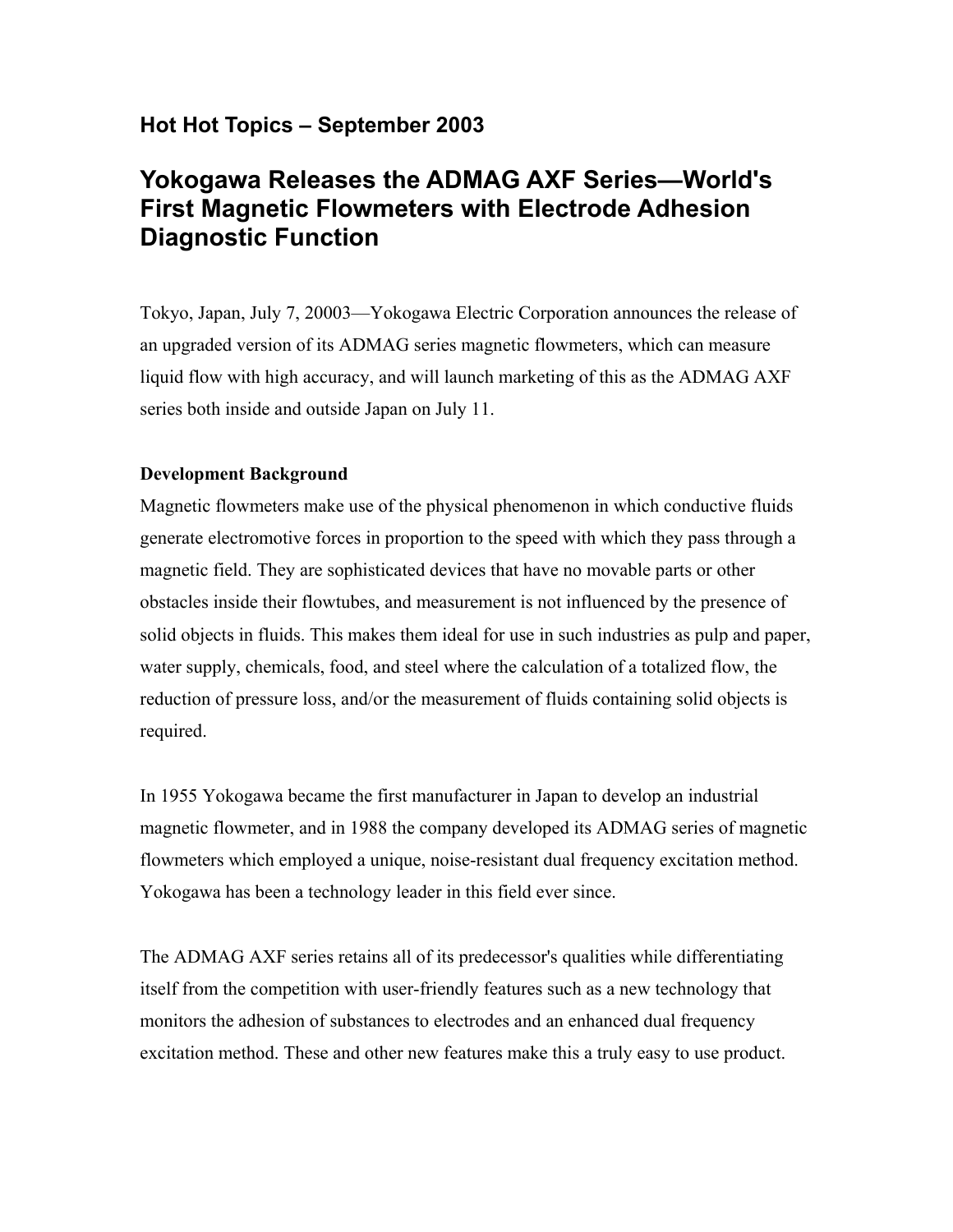Yokogawa's magnetic flowmeters command the largest market share in Japan, and the second largest group in the international market. With the launch of this new series of integral type flowmeters and the simultaneous launch of new remote type converters and remote flowtube type flowmeters, Yokogawa aims to become the top manufacturer in this business segment worldwide.

#### **Product Features**

1. A world first: adhesion diagnostic function

The measurement accuracy of magnetic flowmeters is influenced by the adhesion of fluids or the build-up of material on their electrodes, a situation which requires periodical maintenance work. With conventional flowmeters the maintenance interval must be calculated based on simple experience and observation. Now, with the new adhesion diagnostic function, it is possible to monitor the status of adhesion in real time. This function issues alarms and also indicates on a full dot matrix LCD what corrective measures must be taken. This enables the performance of maintenance in a timely manner and reduces costs.

### 2. Increased resistance to fluid noise

Measurement of high concentration slurry, or fluids mixed with solid objects, causes noise due to the solid objects brushing by the electrodes. Another world first for the new ADMAG AXF Series flowmeters is the use of enhanced dual frequency excitation to alleviate this noise. With this enhancement, these flowmeters have 2.5 times the noise resistance of the ADMAG series, which uses conventional (non-enhanced) dual frequency excitation.

#### 3. Enhanced performance

The ADMAG AXF Series flowmeters have been enhanced by reducing the lower limit for fluid conductivity from 5micro-S/cm (ADMAG series flowmeters) to 1 micro-S/cm and by improving their accuracy.